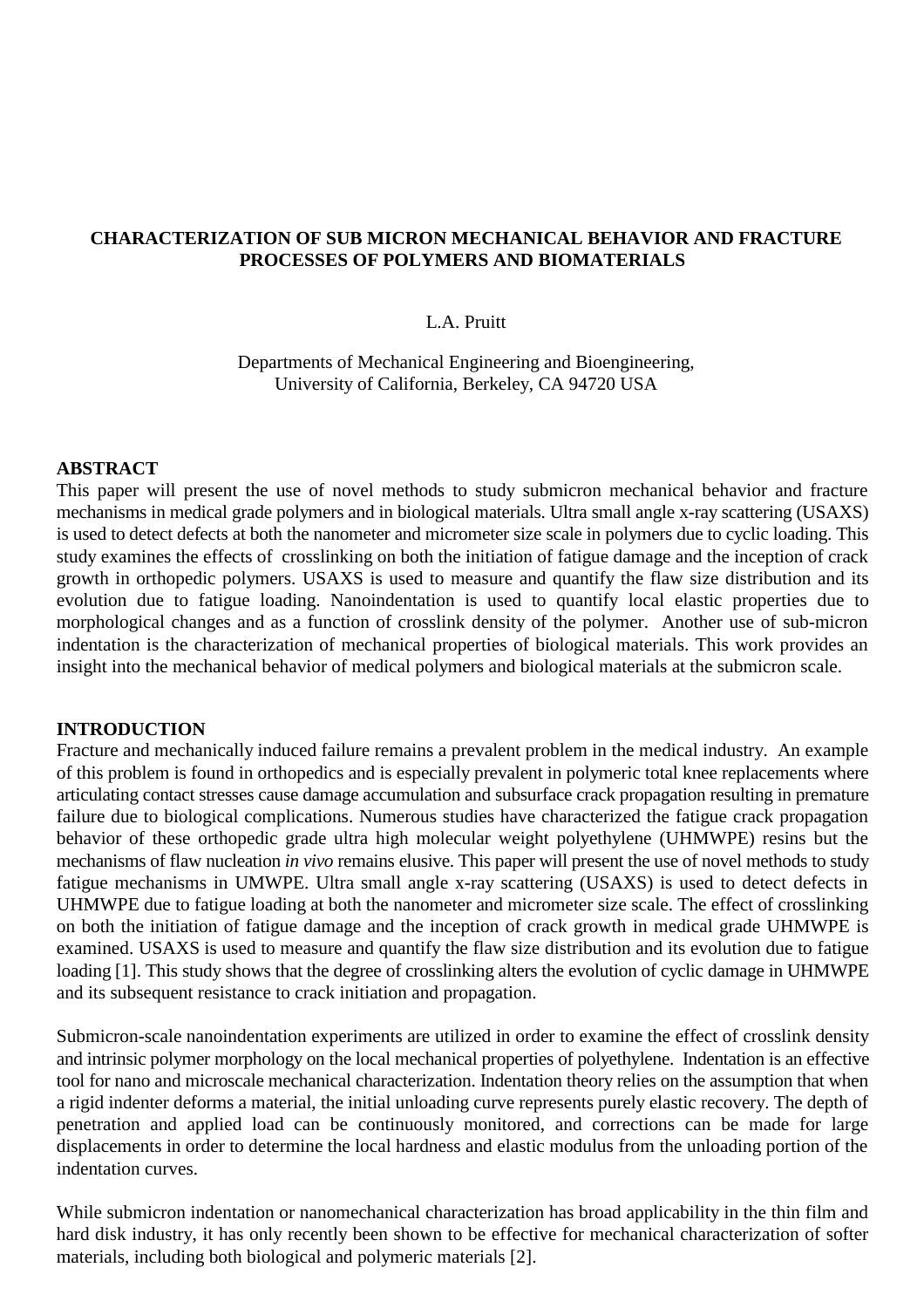An additional focus of this work is the use of nanoindentation for the mechanical characterization of vascular tissues and constituents of artherosclerotic plaques. Atherosclerosis is characterized by the accumulation of lipids, fibrous tissue, and calcifications in artery walls, which are collectively known as plaques. Failure of plaque via biological or mechanical activation can result in numerous medical complications. Plaque rupture is associated with release of debris into the bloodstream that can occlude downstream arteries, frequently resulting in stroke, heart attack, or death. While finite element models have been useful in modeling hemodynamic conditions *in vivo*, they have remained limited in their predictive capabilities due to the lack of available data on the actual material properties of the vascular wall or blood contacting plaques. Mechanical characterization of diseased vessels remains elusive due to the material complexity and heterogeneous nature of plaques and individual constituents. This paper addresses the use of nanoindentation methods to isolate the mechanical properties of different plaque constituents in vascular tissues.

## **MATERIALS AND METHODS**

Polyethylene was used as the base polymeric material for the fatigue study and USAXS characterization. Crosslinking was performed using gamma radiation and subsequent annealing was performed in an oven heated up to 150 C for 4 hours and then cooled slowly to room temperature. Three doses of gamma radiation were used to create different levels of crosslink densities in the polymer: 50 kGy, 100 kGy and 200 kGy. The samples were subjected to both fatigue crack propagation studies and stress-life analysis. For the crack propagation studies, the stress intensity range necessary to generate crack growth at a rate of 10<sup>-6</sup> mm/cycle was measured and defined as ∆K<sub>incept</sub>. For the stress life fatigue tests, the number of cycles to the onset of yield were monitored as a function of nominal stress range. Tests were performed to determine a stress yield life over the range of 10- 10<sup>5</sup> cycles. Small angle X-ray scattering, SAXS, was used to examine stress life specimens that were fatigued at a stress range below the yield life stress range. SAXS was performed at the Center for Materials Science and Engineering at MIT using a Rigaku rotating-anode CuK $\alpha$  source running at 40 kV and 30 mA. Scattered X-ray intensities, I, were obtained as a function of scattering vector, q.

For the nanoindentation analysis of the polymers, flat coupons with 1 cm x 1 cm surface areas were machined from the irradiated rod stock described above. For assessment of morphological effects, untreated LDPE and HDPE samples were also machined into coupons. Prior to indentation, all the samples were mechanically polished to an arithmetic mean roughness of less than 0.125 µm. Samples were ultrasonically cleaned and degreased with isopropanol prior to testing. Nanomechanical tests were performed using an atomic force microscope (AFM) retrofitted with a load-displacement transducer (Triboscope, Hysitron, Inc.). A spherical diamond tip with a radius of curvature  $\sim$ 20  $\mu$ m was used to indent the samples. A relatively blunt tip was chosen in order to only compress the material under the tip, thus avoiding excessive deformation of the polymers. Indentations were performed by positioning the diamond tip over the sample surface, indenting to a specified maximum load (in the range of 75-600  $\mu$ N) at a specified loading rate, holding at the maximum load for a few seconds, and then withdrawing the tip at the same rate. All the indentation experiments were performed at a constant loading/unloading rate of 30 µN/s.

Carotid plaque tissue was excised *en bloc* in routine endarterectomy surgeries at the San Francisco VA Hospital. Prior to mechanical characterization, all carotid plaques were analyzed using magnetic resonance imaging in order to determine the general composition of the vascular tissue. The diseased vascular tissue included intima and media, but not adventitia. The artery was sectioned into a calcified region of the external carotid artery (ECA), a fibrous region of the external carotid artery, and the less diseased common carotid artery (CCA).

The three sections of the carotid plaque were maintained in a formalin solution. An elastomeric Silastic replica of the carotid plaque was also characterized in order to provide a soft material standard for the study. All samples were tested using a Hysitron TriboScope transducer mounted on a Digital Instruments NanoScope E Scanning Probe Microscope. In indentation mode, the instrument is a load-controlled displacement-sensing device. A conospherical shaped diamond probe tip was used to do all of the mechanical properties testing and imaging of the samples. The radius of curvature of the probe tip was approximately 120  $\mu$ m. Indentations with maximum loads of 50  $\mu$ N to 800  $\mu$ N were made in each of the samples using a standard trapezoidal loading function. The load was ramped linearly to the maximum load in 5-10 seconds, held at maximum for up to 10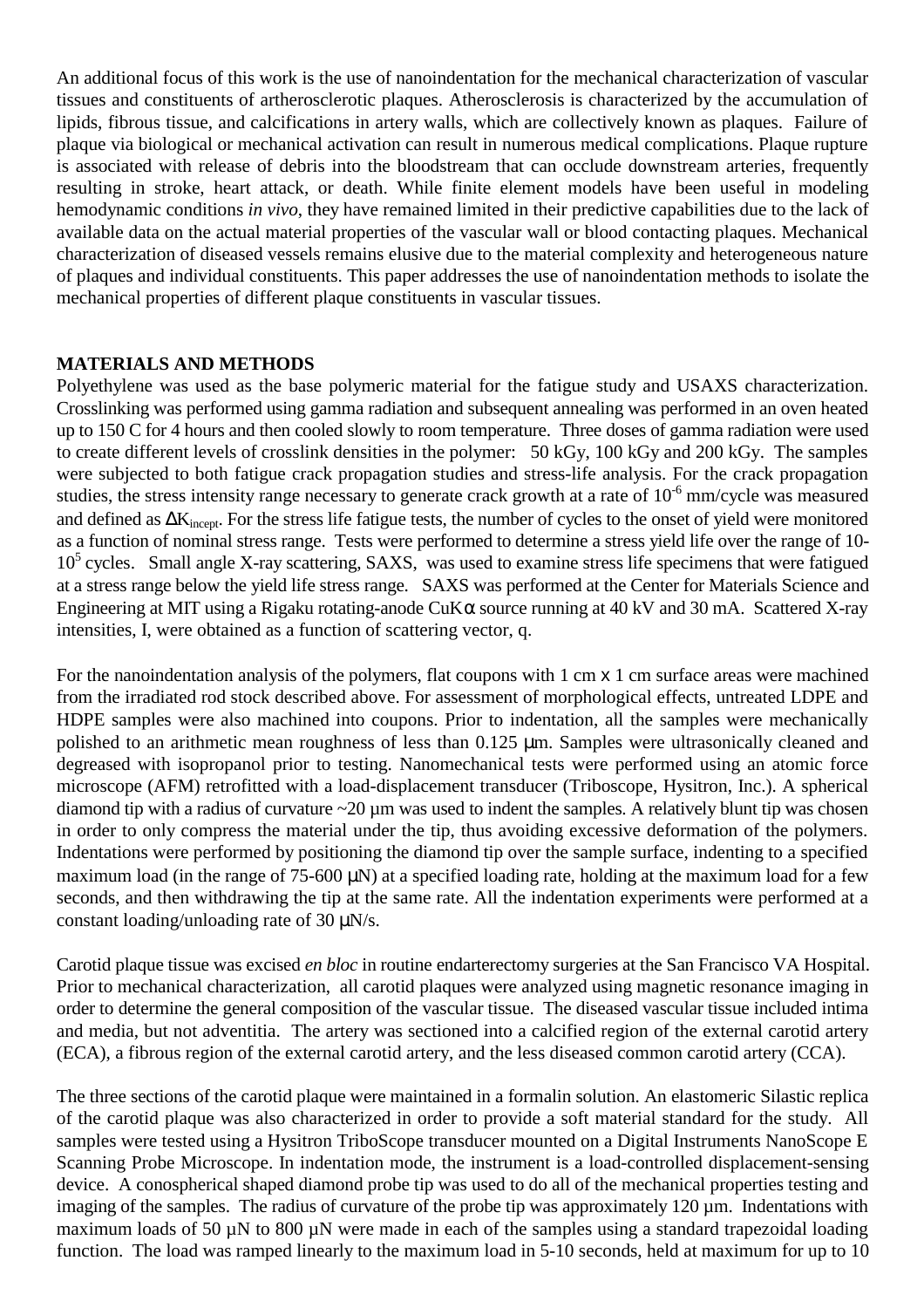seconds, and then unloaded linearly for 5 seconds. The applied load and the depth of penetration were continuously monitored. Corrections for large displacements were made, and the hardness (H) and the reduced modulus  $(E_r)$  were then calculated from the unloading curves. The reduced modulus is related to modulus of elasticity (E) by:  $\frac{E_r}{E_r} = \frac{1}{E_1} + \frac{1}{E_2}$  $_{2})^{2}$ 1  $1 - (1 - v_1)^2 + (1 - v_2)$  $E_r$   $E_1$   $E$  $=\frac{(1-v_1)^2}{E_1}+\frac{(1-v_2)^2}{E_2}$ , where the subscript 1 refers to the indenter material, the subscript 2 refers to the indented material, and v is Poisson's ratio. For a diamond indenter tip,  $E_1 = 1140$  GPa and  $v_1 = 0.07$ .

#### **RESULTS AND DISCUSSION**

The fatigue crack propagation results for the polyethylene groups are presented in Figure 1. It is apparent that radiation crosslinking results in decreased crack propagation inception value, ∆K<sub>incept</sub>, as compared to the nonradiated specimens. Also, the crack inception value continues to decrease as radiation dose or crosslink density is increased. The annealed UHMWPE also exhibited a similar ∆Kincept than the non-annealed UHMWPE but slightly different propagation behavior in Paris regime. The total-life fatigue behavior and the load histories of specimens used for SAXS analysis are shown Figure 2. The results presented in Figures 1 and 2 reveal that crosslinking is detrimental to crack propagation resistance but is beneficial to the initiation of a crack. Recent work [3] has shown that crosslinking limits modes of plasticity resulting in a decreased yield strength and post yield strain hardening. The limited plasticity reduces strain to failure in the polymer and results in a reduction of accommodated plasticity at the crack tip. The decreased plasticity at the crack tip enables more of the crack driving force to be utilized in crack propagation rather than dissipated through plastic work. One of the additional goals of this study was to use ultra-small angle X-ray scattering (USAXS) to assess the nucleation of small flaws or defects in the total life specimens. USAXS utilizes a scan range that allows for detection of structural changes on the order of microns, whereas conventional SAXS can only detect features up to hundreds of nanometers. The plots shown in Figure 2 were determined in order to understand where a safe loading range would be for the crosslinked polymers. It is believed that submicron sized flaws are generated even when cycling within the safe loading range. The conventional SAXS utilized in this study provided results that showed no difference between the fatigued and unfatigued specimens, as well as no insight as to structural changes on the micron size level. These findings, however, do not preclude morphological changes or damage at a submicron scale. Figure 3 shows the USAXS plot of intensity as a function of scattering vector for three gamma radiated specimens [4]. Two of the specimens were subjected to cyclic loads well below the stress-yield life curve for that material while one specimen remained unfatigued. As the number of fatigue cycles increased the scattering intensity increased due to structural changes induced by the fatigue process. The increase in intensity is likely due to the formation of micro flaws within the polymer. That is, while the total life specimens did not fracture they very likely contain very small defects than can eventually grow to a critical flaw size. Whether this lifetime exceeds the life expectancy of an orthopedic device has yet to be proven.



Figure 1. Results from the crack propagation tests for all five material groups.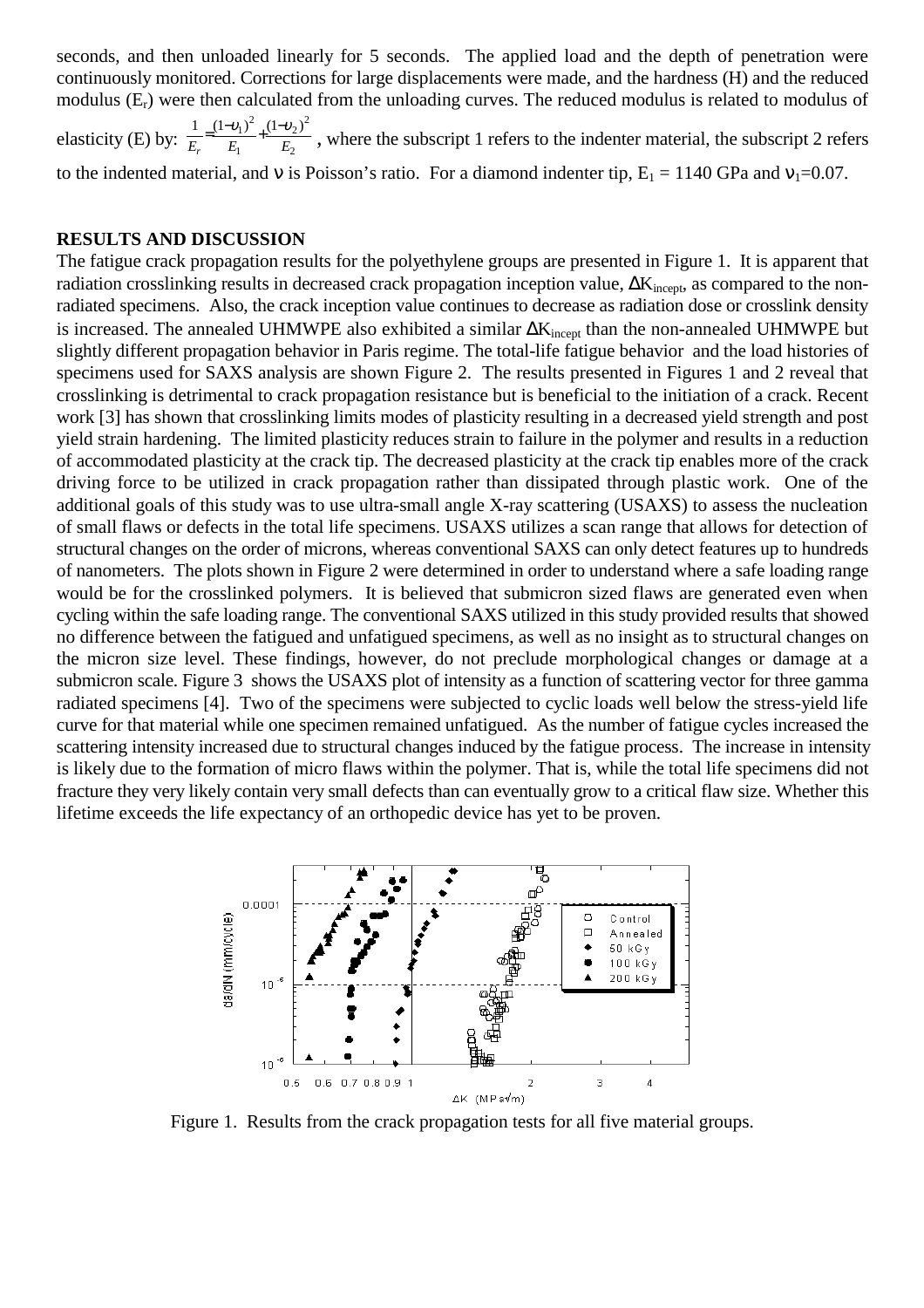

Figure 2. Stress-yield life plot for the five material groups. The markers denote the fatigue conditions subjected to the SAXS specimens.



Figure 3. Plot showing the relative intensity of scattered X-rays as a function of scattering vector for gamma-air specimens [4]. Fatigue cycles noted in key.

Elastic modulus and hardness values were determined from the indentation response of the polyethylene samples. Table 1 shows the average values of the mechanical properties obtained by nanoindentation unloading curves. For the UHMWPE samples, it is clear that the heat treatment, used as a control for the crosslinked resins, leads to both softening and reduction of the stiffness in comparison to the untreated rod stock. With the increase in crosslink density brought about through gamma radiation treatments at doses of 50 and 200 kGy, the resins exhibit a statistically higher elastic modulus, but with no detectable change in hardness. The sample radiated to a dose of 100 kGy is indistinguishable from the virgin rod stock. These results suggest that although radiation may increase the elastic stiffness of UHMWPE through the enhancement of the crosslink density, this stiffening effect may be counteracted by thermal softening effects resulting from the post radiation heat treatment.

For the morphological analysis, the HDPE exhibited the highest elastic modulus and hardness values, whereas LDPE had a higher elastic modulus and slightly higher hardness than the UHMWPE control materials. This is expected since the crystallinity of HDPE (78% crystalline) is significantly greater than those of UHMWPE (50% crystalline) and LDPE (30% crystalline) . While the molecular weight of UHMWPE (3-5 million) is much greater than that of HDPE (90,000) and LDPE (50,000), it is the crystalline phase that provides resistance to deformation. The fairly similar hardness and elastic modulus values of UHMWPE and LDPE may be due to their close match in crystallinity (50%) and density (0.93 g/mol).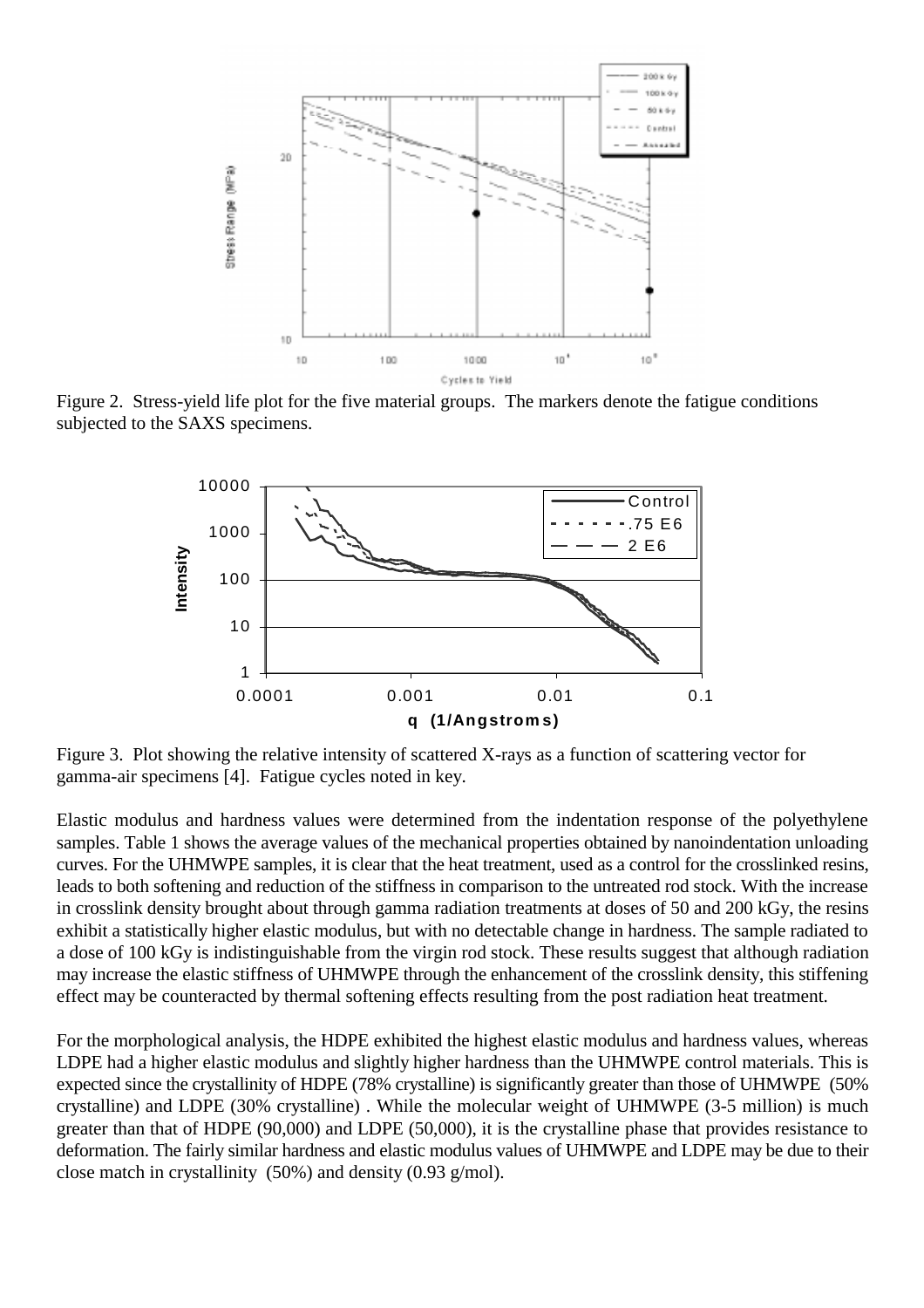**Table 1.** Measured nanomechanical materials properties of polyethylene.

| <b>Material</b> | <b>Treatment</b>              | $E_r(MPa)$     | H(MPa)         |  |
|-----------------|-------------------------------|----------------|----------------|--|
| <b>UHMWPE</b>   | none                          | $611 \pm 47$   | $12.1 \pm 1.5$ |  |
|                 | $150^{\circ}$ C, 4 h          | $363 \pm 67$   | $5.6 \pm 2.0$  |  |
|                 | 50 kGy, $150^{\circ}$ C, 4 h  | $727 \pm 53$   | $12.0 \pm 3.5$ |  |
|                 | 100 kGy, $150^{\circ}$ C, 4 h | $621 \pm 42$   | $11.7 \pm 2.5$ |  |
|                 | 200 kGy, $150^{\circ}$ C, 4 h | $716 \pm 50$   | $12.3 \pm 3.2$ |  |
| LDPE            | none                          | $709 \pm 70$   | $12.2 \pm 2.8$ |  |
| <b>HDPE</b>     | none                          | $1330 \pm 180$ | $18.8 \pm 4.3$ |  |

The results of the nanoindentation analysis of the vascular plaques are shown in Figure 4 (A) and (B). These figures show load-displacement behavior of the fibrous and calcified region of the external carotid artery (ECA), respectively. The measured component properties are summarized in Table 2. These findings indicate that the calcifications in vascular tissue result in substantial increases in hardness and modulus. A limitation of this study is that the tissue was stored in formalin and tested in air. It is expected that hydrated tissue stored in physiological environments would result in more accurate values and would exhibit much lower moduli and hardness. The calcifications are expected to be less susceptible to the fixative and hydration, resulting in more accurate values for the calcified than the fibrous tissue. The nanoindention technique revealed a 50 fold increase in hardness for the calcified ECA over the CCA. The calcification resulted in a modulus 1000 times stiffer than adjacent fibrous tissue. The trends found in this study are quite promising. Future tests performed under physiological conditions will verify this behavior and will provide insight into the quantitative material properties of the vascular wall.



**Figure 4:** Sample load-displacement behavior of (A) fibrous components of the ECA , and (B) calcified components of the ECA for formalin-fixed tissue [2].

**Table 2:** Reduced modulus (Er) and hardness (H) values for silastic and formalin-fixed carotid tissue.

| Material           | $E_r(MPa)$ | H(MPa) |
|--------------------|------------|--------|
| Silastic           | 0.36       | 0.03   |
| CCA                | 0.99       | 0.05   |
| <b>Fibrous ECA</b> | 1.89       | 0.05   |
| Calcified ECA      | 1156       | 2.58   |